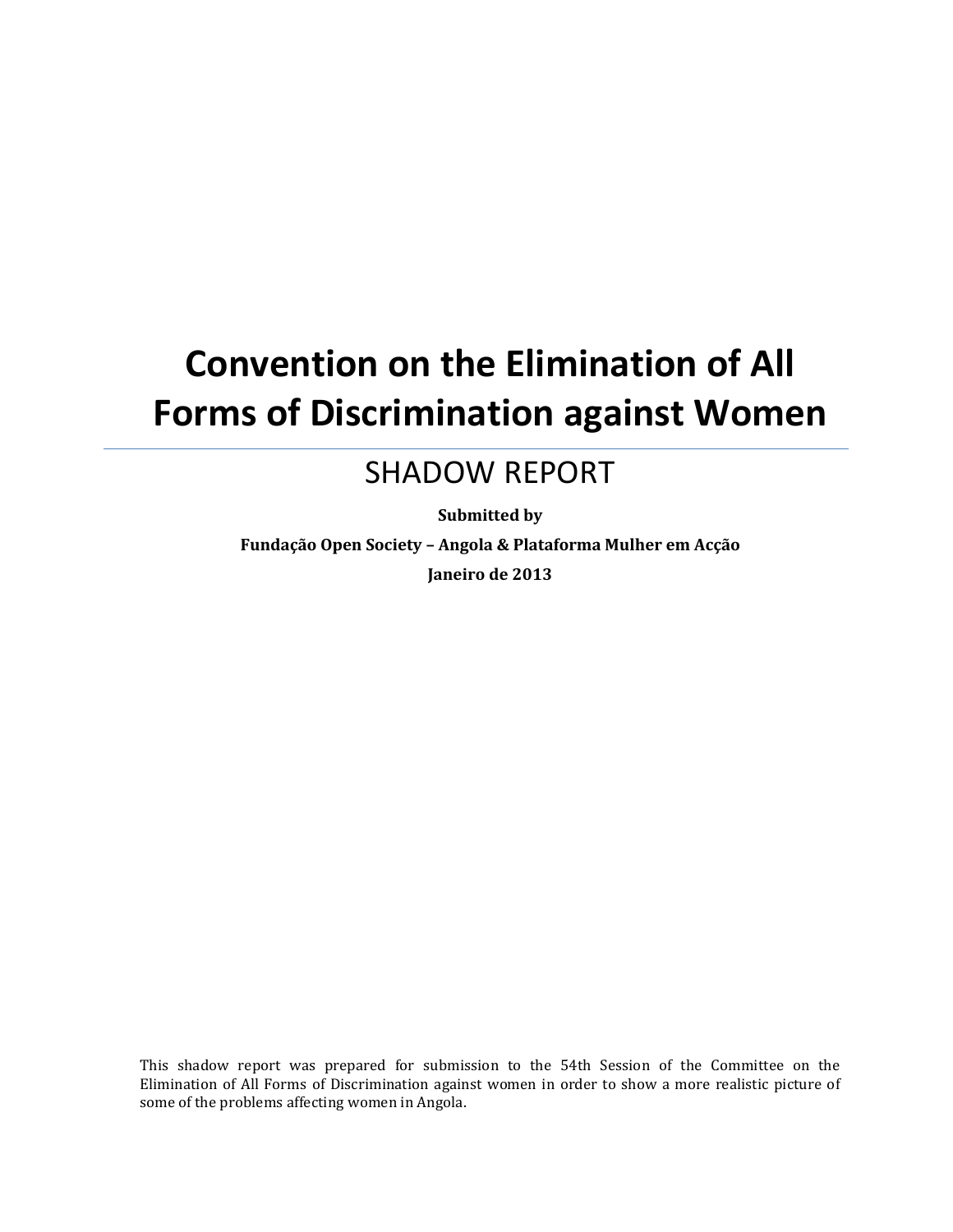# **Introduction**

The social problems within the Angolan context affect systematically the full enjoyment of human rights. The lack of water, electricity, public transport and the poor of public resources have a negative impact in the lives of families and women, due to gender stereotypes entrenched in the Angolan society.

Although Angola has relatively satisfactory legal framework, the materialization of women's rights and the development of policies and programs for empowerment and effective participation of women still is very weak. Women suffer systematic discrimination within the family, and in the workplace, sexual harassment is a serious problem.

Women represent about 59% of the Angolan population, and this should put them in the centre of government concerns and strategies. They participate actively in the country´s economy representing 63,5% of the economically active population in the informal market. However, and as regards women in the informal market, the government has not taken any measure to allow them to benefit from social security and right to retirement.

Following the 2012 elections, there is been a decrease in the participation of women both in parliament and the executive levels.

Thus, in this report, we present some aspects that we would like the CEDAW Committee to consider when doing the analysis of the report submitted by the Angolan government and inquire about aspects it deems appropriate.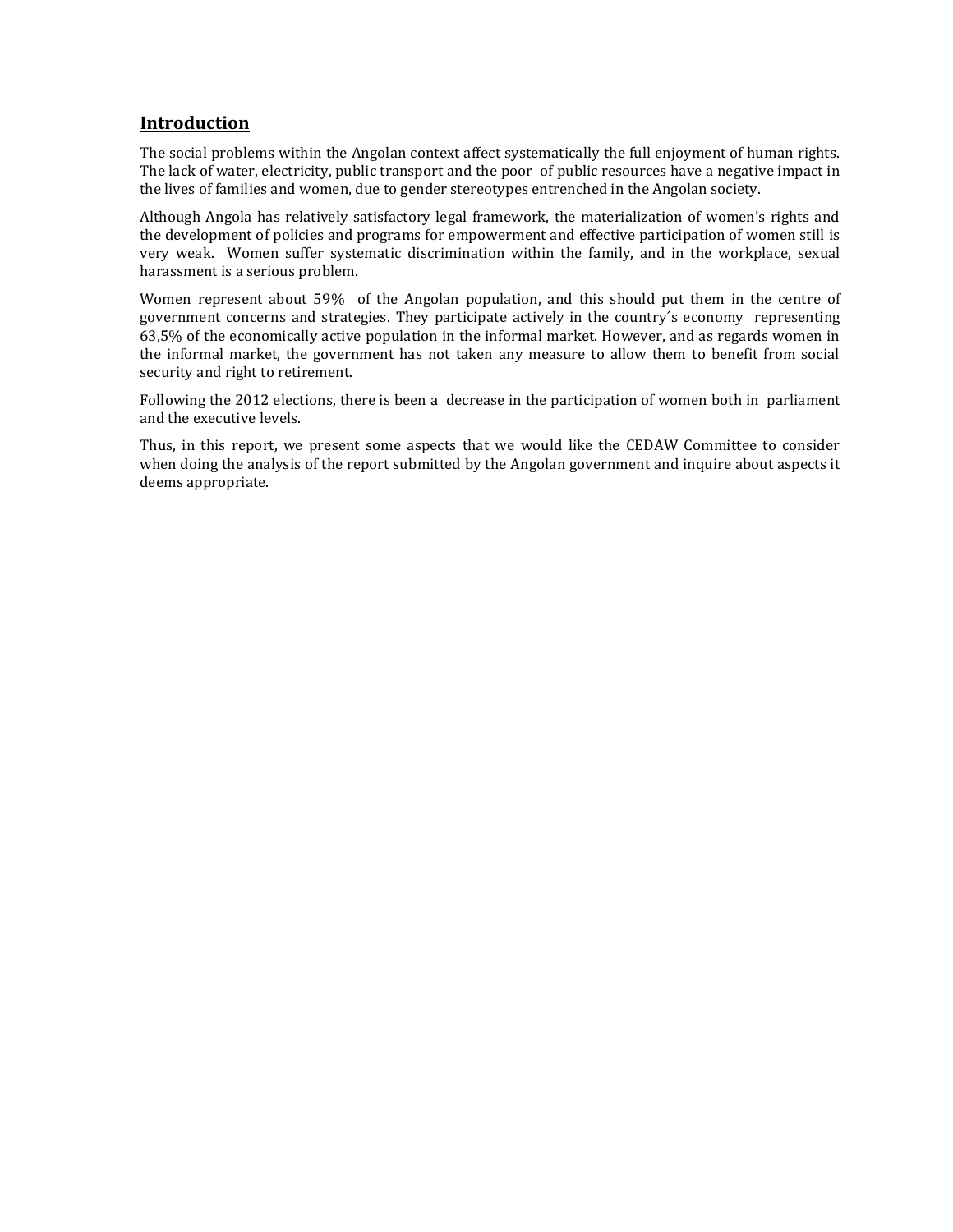# **I. Legal Framework and Convention Visibility**

According to the report submitted by the government regarding the Implementation of the Provisions of the Convention, article 1 and 2, in section 8, states that the Angolan Constitution determines the principle of equality between men and women, but that equality prevails only in formal forum, since the gap concerning equal opportunities between men and women remains considerable.

Angola is experiencing a fertile period of legal reform and public policy but until now some of the revised laws continue to include discriminatory aspects and the process of policy-making does not take into account gender issues resulting in poor application of these same policies perpetuating thus the cycle of inequality and discrimination. Examples include:

- **- Political Parties Law**: demands political parties to participate in elections with lists zebras, i.e., a men, a women, and so following, however, this obligation is not fulfilled by the political parties and there is no supervision or penalties for non-compliance. The absence of such mechanisms of supervision prevents Angola to meet the the established quota of 50% women in government organs, recommended by the SADC Protocol on Gender and Development;
- **- The Penal Code (still under review)**: decriminalizing the abortion but requires the knowledge and consent of the spouse for take place. The same code assigns very lenient sentences for crimes against women compared to other types of crimes. (As an example, the crime of rape the penalty is from six months to two years, and for aggravated robbery, as a mobile phone with a knife, 2-12 years);
- **- Educational System Reform** Continues to reproduce gender stereotypes. Housework, professions and life in society portrayed in textbooks reinforce existing inequalities based on these stereotypes;
- **- Family Planning Program** It is not comprehensive for men and nor contemplates contraceptive options for the same. That reinforcing the prejudice of the program is only for women;

**Domestic Violence Law (Law 25/11)** – Introduced some advances related to family violence, which the woman is the main victim, such as the criminalization of the marriage of minors and rape within marriage. Unfortunately, non regulation of the law, after 2 years of its adoption, reduces its utility.

**- Section 9, d) of the report submi**tted by the government indicates the establishment in 2006, of a multisectoral coordinating council for gender issues and a team tasked to follow up the implementation of the Convention. However, this coordinating council, which should meet every six months, only met twice, once in 2008 and another in May 2011. Moreover, there are no reports of any activities or team formed to follow up the implementation of the Convention, ie, we can say that such bodies are inactive.

## **II. Public Policy for the Empowerment of the Women**

Angola has a National Gender Policy (2011-2015) and an Action Plan for Women's Empowerment and Gender Equality, but most of the action plan has not yet left the drawing board and the few of them that come out have not contributed to the improvement of the situation of women and in some cases even caused an opposite effect.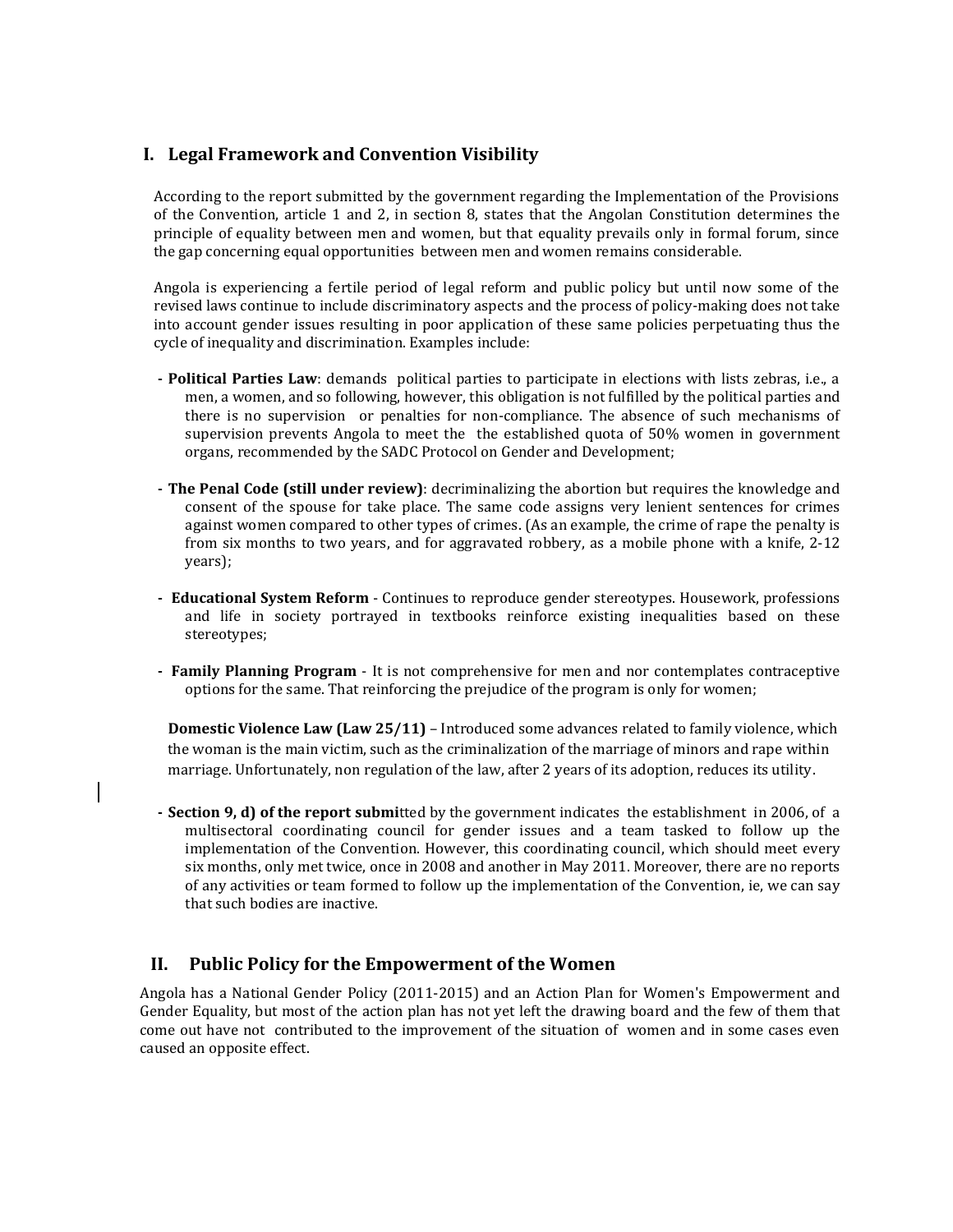This is the case of the national microcredit program for women in rural and urban areas that only covers seven provinces. It is believed that this program is triggering situations of domestic violence in rural areas, because some men began to physically assault their wives by those refusing to give them money from the management of the credit 1.

# **III. Violence against Women, stereotypes and harmful practices**

Violence against women continues to be trivialized in Angola. Although the number of reports made are still reduced, compared with the frequency such cases occur, the police is still not registering the complaints.

Despite the equality in the legal forum, homicide crimes committed by men and women are judged differently by the courts as either the publicity given by the media. Usually men who kill their partners have a lighter sentence and cases are not widely advertised in the average for public, despite happen with some frequency. The women who murder their partners receive heavy penalties and cases are subject of headlines in the average public, private and social sites.

A striking example is the case of Nerika Loureiro<sup>2</sup> - murdered her husband with a knife and was sentenced with the penalty of 17 years in prison, in closed regime, and to pay a compensation to the heirs of US\$ 350,000.00 and the payment of US\$ 700,00 in court fees.

Currently a murder investigation of the young Jorge Valério whose main suspect (mastermind of the crime) is his former girlfriend, Jessica Coelho, 17 years of age, in the light of Angolan law minor, that having been exposed, publicly, in a press conference held by the National Directorate of Criminal Investigation.

In cases where women are the victims is not given the same media attention, does not know the status of the investigation done by the police and most of the time the face and name of the offender is withheld on the pretext of safeguarding the citizen's good name, even when it is caught in flagrante or there are witnesses, as seen in the examples below:

**Cecilia Clement<sup>3</sup>** - Found dead with three stab wounds and cutting one breast, on 21/10/2011, a boardinghouse in Cazenga, Luanda District - The husband is the principal suspect, he is a fugitive and is not given any information about the investigation of the case.

**Romana Belarmino<sup>4</sup>** - Beaten by husband to death in the presence of five year old son on 28/02/2012, in Cazenga, Luanda District. The Husband is a fugitive. Also, is not given any information about the investigation of the case.

**Carolina Jamba**5, 37 - Murdered by husband in Matala, Huila Province, with a stroke of the hoe head and **Elisa Thomas**, 25, beaten to death by her husband in Mulondo, Huila Province. Both in the day 28/02/2012. As in previous cases there is no information about the course of the investigation or the whereabouts of the authors.

l

<sup>1</sup> Lunda-Sul Tchifunga Community (there are 30km of Saurimo Municipality) which was rare the cases of violence against women before the implementation of the Micro Credit Program.

<sup>2</sup> <http://www.angonoticias.com/Artigos/item/29547>

<sup>3</sup> <sup>3</sup><http://www.rna.ao/radioluanda/noticias.cgi?ID=50148>

<sup>4</sup> [http://www.portalangop.co.ao/motix/pt\\_pt/noticias/sociedade/2012/1/9/Mulher-anos-idade-morta-pelo-marido-Cazenga,b269a8ae-e72a-4f10-](http://www.portalangop.co.ao/motix/pt_pt/noticias/sociedade/2012/1/9/Mulher-anos-idade-morta-pelo-marido-Cazenga,b269a8ae-e72a-4f10-913c-27391edf97e8.html) [913c-27391edf97e8.html](http://www.portalangop.co.ao/motix/pt_pt/noticias/sociedade/2012/1/9/Mulher-anos-idade-morta-pelo-marido-Cazenga,b269a8ae-e72a-4f10-913c-27391edf97e8.html)

<sup>5</sup> [http://jornaldeangola.sapo.ao/18/71/duas\\_mulheres\\_assassinadas\\_pelos\\_maridos](http://jornaldeangola.sapo.ao/18/71/duas_mulheres_assassinadas_pelos_maridos)

 $6$  http://jornaldeangola.sapo.ao/18/71/mulher foi morta a paulada por ciumes 1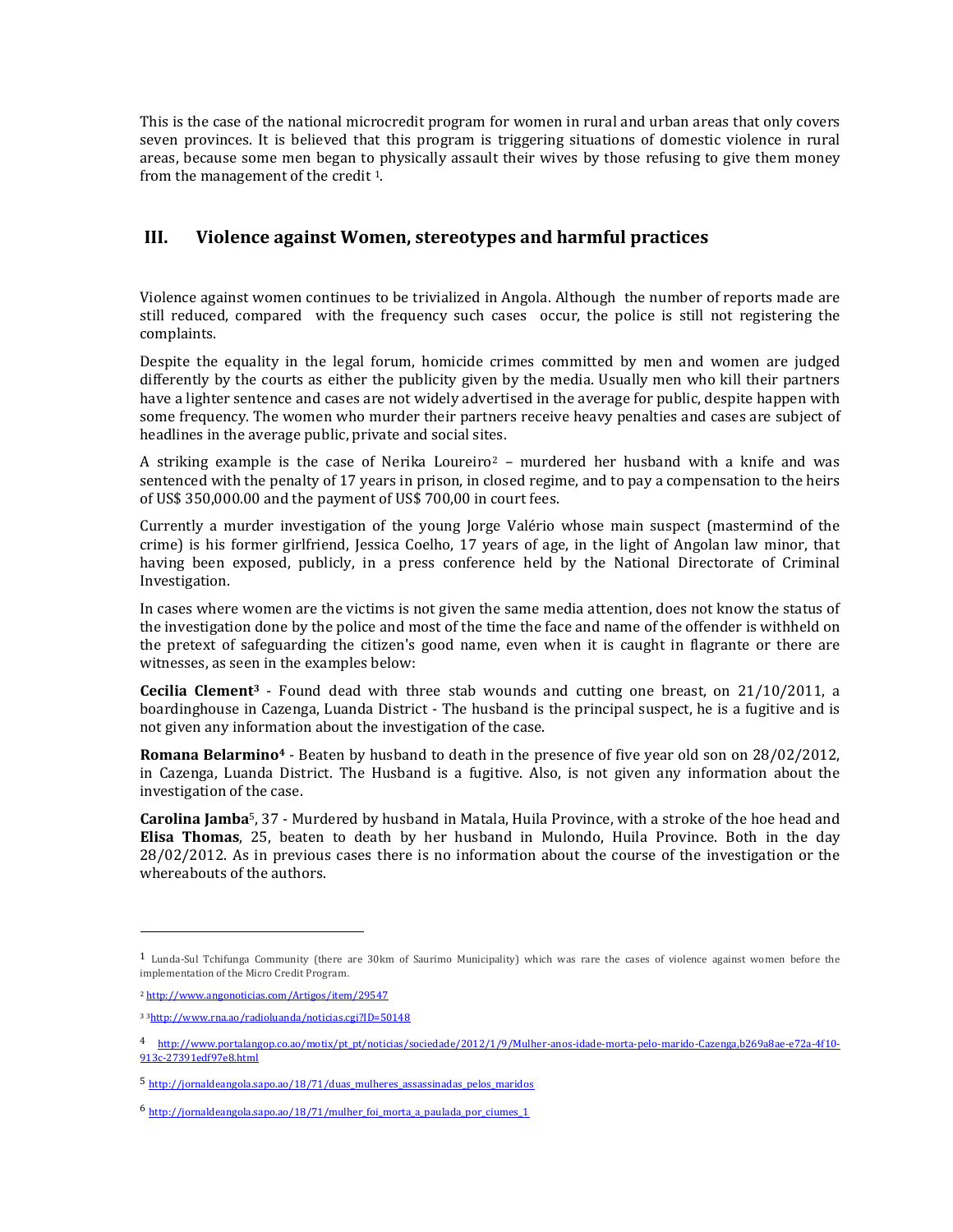Gender stereotypes are one of the causes of violence against women and are part of the socialization process to which we are exposed, including the servers and public managers. There are not training programs on gender issues for public managers and servers and they still have a speech sexist and discriminatory against women. There are some civil society initiatives nationally<sup>7</sup> and internationally<sup>8</sup> to fill this gap but are not opened enough by the state institutions.

## **IV. Womens political participation and representation at the national level**

The participation of women in political life, compared with previous years, has increased but it does not necessarily mean that there is continued progress, therefore, note that at the beginning of each term are actually appointed women to positions of decision but after a while some of them are replaced by men, thus leading to a decrease in percentage of participation of women in political life in the country.

Currently the percentage of women in parliament is 34% whereas in the previous legislature was 38.6%, i.e. there was a decrease of 4.4% representation of women in Parliament. An important aspect is that the number of women in parliament has not represented more gender policies.

Despite the inclusion of women in political, economic and social development there is still much to be done, therefore, the participation of women in decision making bodies, public administration, the judiciary and other sectors of activity is far from reaching the quota desired, although these represent 59% of the Angolan population.

## **V. Education and Employment**

The female illiteracy rate remains very high, 70%<sup>9</sup> of the illiterate population in Angola are women. This high rate of illiteracy prevents the political, social and economic emancipation of woman. The families also contribute to this illiteracy because children, in particular young girls, are prevented to attending school because of family responsibilities stereotyped.

The funds of the State Budget for the Education Sector are very insignificant taking into account the real needs that the industry faces. The State Budget (OGE) for 2013 increased investment in higher education<sup>10</sup> and reduced funding for basic education. Since many women interrupt their formal training by pregnancy or by constituting family early, not reaching the top level, this increase investment in higher education and reduction of investment in basic education (where there are more deficiencies) that certainly does not benefit them, since become poor quality.

With regard employment, women who are in the formal market, private or public sector, suffer systematic harassment, and their rights as a maternity leave, nursing leave and vacation days because of each minor child as angolan labour law determine, are constantly violated.

 $\overline{a}$ 

<sup>&</sup>lt;sup>7</sup> The Woman in Action Platform designed a workshop on gender for Executive Member and Parliamentary, three ministries sent a representative and no one of MP appeared.

 $8$  The American NGO EngenderHealth has created a Training Manual about Gender and Domestic Violence for police officers and a training program. For more than two years since the project was draft, still waits for the approval by the government.

<sup>9</sup> Data from national statistic institute.

<sup>10</sup> Report from Political and Social Observatory of Angola and ADRA – Action for Rural Development of Angola about National Budget for 2013.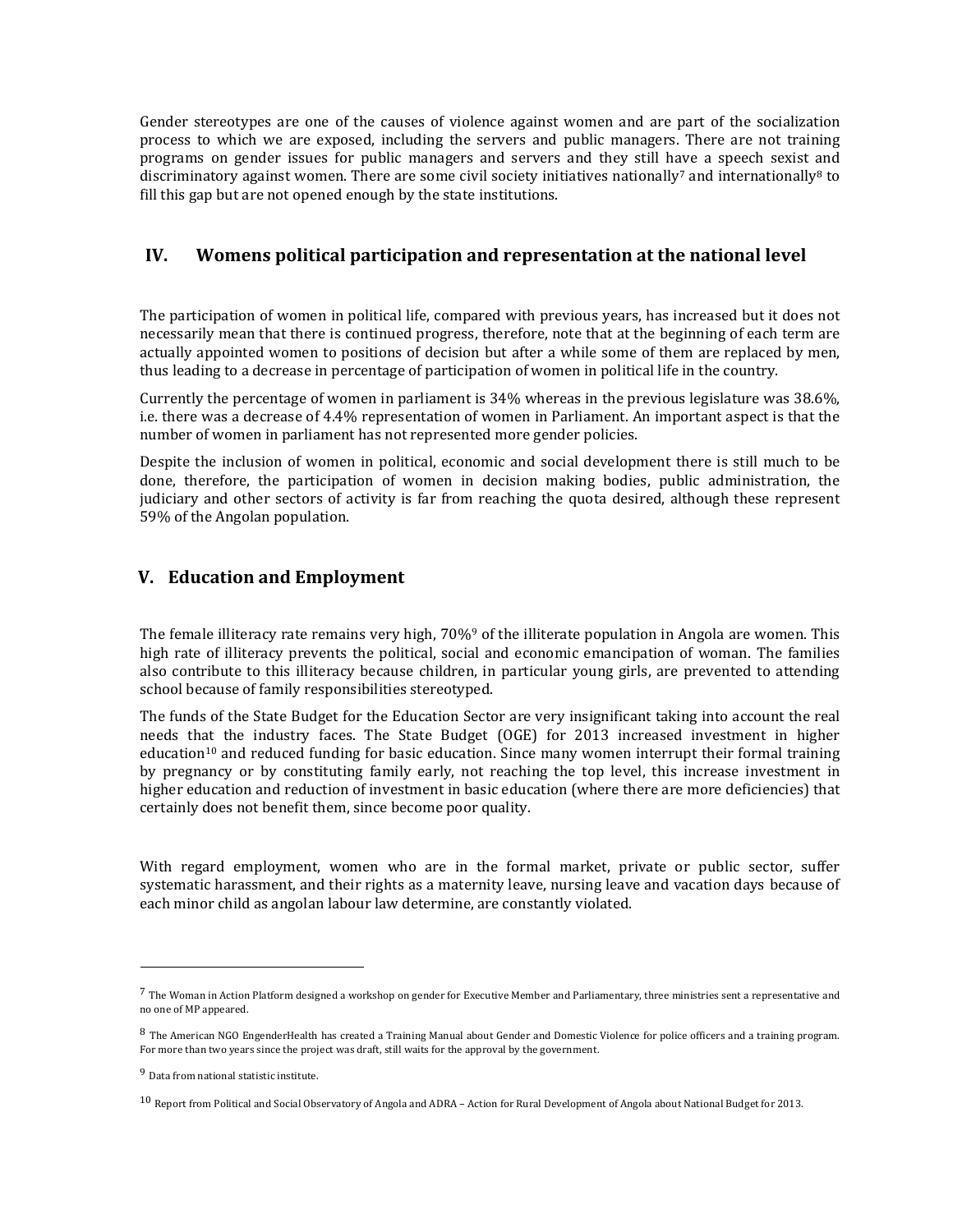The absence of regulation regarding social protection in the informal sector, particularly domestic workers and street vendors, prevents access to the retirement of old age, accident or disability.

## **VI. HIV/AIDS and Maternal and Child Health**

During 2010 and to date, there have been several disruptions stocks of condoms, HIV testing and antiretroviral drugs<sup>11</sup>. This conditioned the entry of pregnant women to the Program of the Cut of Vertical Transmission on time and hence the birth of more children with HIV. According to the Director of the Pediatric Hospital of Luanda David Bernardino<sup>12</sup>, about 20% of children who are admitted in the pediatric ward are HIV positive.

The Program for Family Planning and Prenatal Consultation work poorly, especially the availability of anti-contraception and contraceptive methods. Women should have at least 5 children, 35 years and husband's permission to do tubal ligation and is not available the method vasectomy.

The availability of information and specialist services for women on the prevention and combating cancer diseases is less than the investment made in relation to diseases that affect men13.

The few infrastructures built do not include hospitals and others emergency services to meet the needs of women. For example, the hospital and maternity in Balombo, Benguela Province, not possess surgical rooms. In many hospitals it is usual a bed sharing between two or three patients and their babies14.

In Irene Neto Maternity, in Huila Province, 84 women died, from January to September 2011, due to complications during or after childbirth<sup>15</sup>.

There are no specialized services for postpartum depression across the country. There are records of several cases of suicide in Lucrecia Paim maternity, Luanda Province. The right to safe motherhood is not seen as a women and human right.

The increasing privatization of services in public hospitals limits equal access to them and is a barrier to improving the national health system. As an example. Hospitals Américo Boa Vida, Augusto Ngangula, Lucrecia Paim and Pediatrics of Luanda that offer private services. Employees of health services have created using private investment and human resources matters of public hospitals.

*The budget for the health sector reaches only 5.29%, which seems to be clearly insufficient to the needs and priorities of citizens. It is well known that most people with economic power does not resort to public health institutions, preferring private institutions or medical care abroad. This fact suggests that the public health*  institutions are to care for the most vulnerable. Therefore, the OPSA and ADRA consider that the share of the *budget devoted to health is clearly inadequate for our needs, being somewhat understandable that a country that celebrated 10 years of peace continue to spend on defence (8.85%), Security and Order public (8.79), significantly more than the Health16.*

 $\overline{\phantom{0}}$ 

<sup>11</sup> Disruption of ARV stock has been frequent. Occurred in 2007 and 2008 was normalized for two years and returned to occur in 2010, 2011 and 2012. The government has given no explanation for this.

<sup>12</sup> The speech addressed of the launched of report about the impact of HIV/AIDS in the children, in INLS – 22/07/2011.

<sup>&</sup>lt;sup>13</sup> There is considerable difference in terms of quantity, quality, and distribution of the material produced on prostate cancer and breast cancer.

 $14$  http://jornaldeangola.sapo.ao/14/20/falta de camas na maternidade.

<sup>15</sup> http://jornaldeangola.sapo.ao/14/16/nova\_maternidade\_tem\_area\_escolhida.

<sup>16</sup> Report from Political and Social Observatory of Angola and ADRA – Action for Rural Development of Angola about National Budget for 2013.